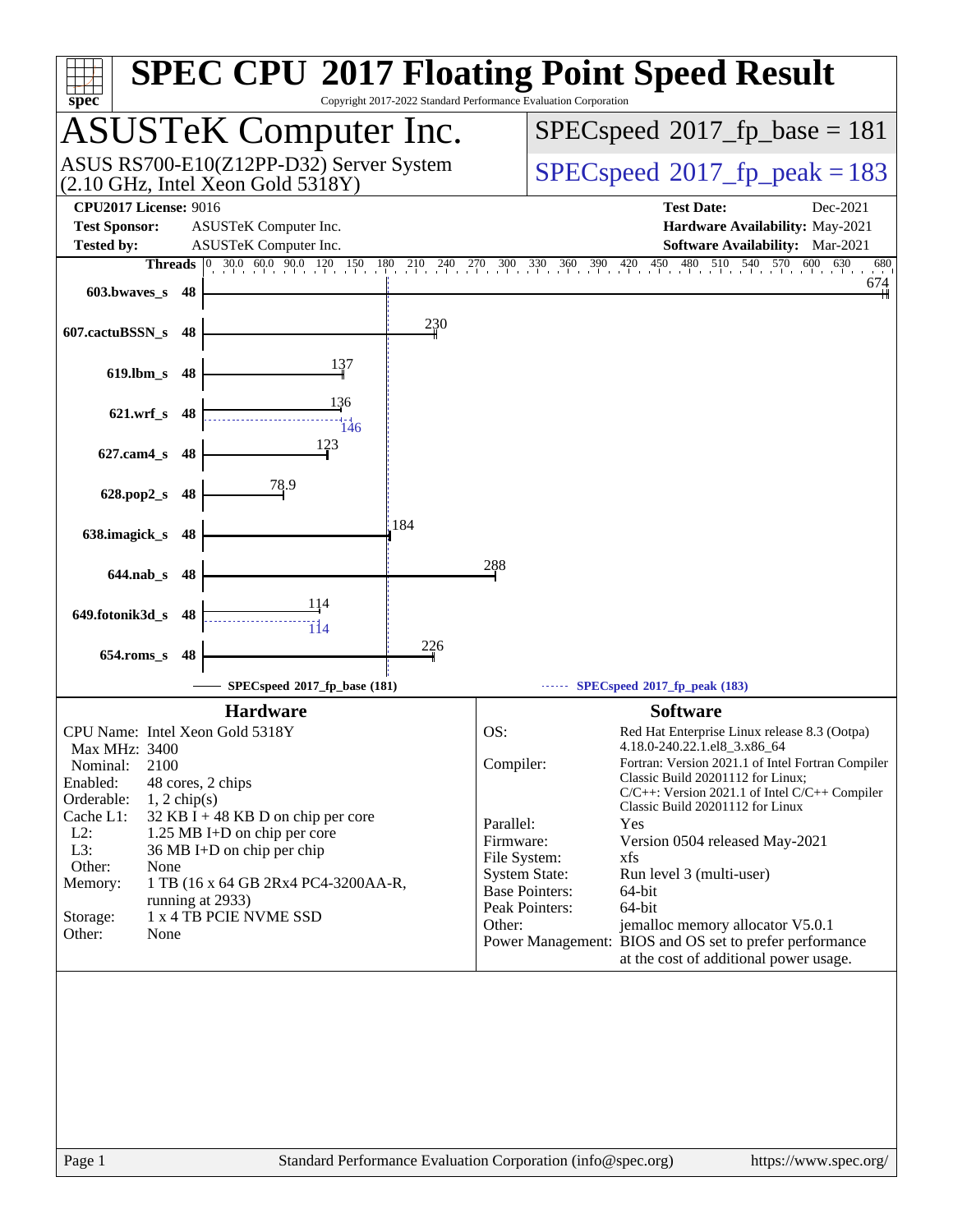# **[spec](http://www.spec.org/)**

# **[SPEC CPU](http://www.spec.org/auto/cpu2017/Docs/result-fields.html#SPECCPU2017FloatingPointSpeedResult)[2017 Floating Point Speed Result](http://www.spec.org/auto/cpu2017/Docs/result-fields.html#SPECCPU2017FloatingPointSpeedResult)**

Copyright 2017-2022 Standard Performance Evaluation Corporation

# ASUSTeK Computer Inc.

 $(2.10$  GHz, Intel Xeon Gold  $5318$ Y) ASUS RS700-E10(Z12PP-D32) Server System [SPECspeed](http://www.spec.org/auto/cpu2017/Docs/result-fields.html#SPECspeed2017fppeak)<sup>®</sup>2017 fp\_peak = 183

 $SPECspeed*2017_fp\_base = 181$  $SPECspeed*2017_fp\_base = 181$ 

**[Test Sponsor:](http://www.spec.org/auto/cpu2017/Docs/result-fields.html#TestSponsor)** ASUSTeK Computer Inc. **[Hardware Availability:](http://www.spec.org/auto/cpu2017/Docs/result-fields.html#HardwareAvailability)** May-2021

**[CPU2017 License:](http://www.spec.org/auto/cpu2017/Docs/result-fields.html#CPU2017License)** 9016 **[Test Date:](http://www.spec.org/auto/cpu2017/Docs/result-fields.html#TestDate)** Dec-2021 **[Tested by:](http://www.spec.org/auto/cpu2017/Docs/result-fields.html#Testedby)** ASUSTeK Computer Inc. **[Software Availability:](http://www.spec.org/auto/cpu2017/Docs/result-fields.html#SoftwareAvailability)** Mar-2021

## **[Results Table](http://www.spec.org/auto/cpu2017/Docs/result-fields.html#ResultsTable)**

|                             | <b>Base</b>    |                |              |                |       | <b>Peak</b>    |       |                |                |              |                |              |                |              |
|-----------------------------|----------------|----------------|--------------|----------------|-------|----------------|-------|----------------|----------------|--------------|----------------|--------------|----------------|--------------|
| <b>Benchmark</b>            | <b>Threads</b> | <b>Seconds</b> | <b>Ratio</b> | <b>Seconds</b> | Ratio | <b>Seconds</b> | Ratio | <b>Threads</b> | <b>Seconds</b> | <b>Ratio</b> | <b>Seconds</b> | <b>Ratio</b> | <b>Seconds</b> | <b>Ratio</b> |
| 603.bwayes_s                | 48             | 87.5           | 674          | 87.3           | 675   | 88.1           | 670   | 48             | 87.5           | 674          | 87.3           | 675          | 88.1           | 670          |
| 607.cactuBSSN s             | 48             | 72.6           | 230          | 72.6           | 230   | 73.3           | 228   | 48             | 72.6           | 230          | 72.6           | <b>230</b>   | 73.3           | 228          |
| $619.1$ bm s                | 48             | 38.2           | 137          | 37.9           | 138   | 38.4           | 137   | 48             | 38.2           | 137          | 37.9           | 138          | 38.4           | 137          |
| $621$ wrf s                 | 48             | 97.3           | 136          | 97.7           | 135   | 97.5           | 136   | 48             | 96.8           | 137          | 90.7           | 146          | 90.5           | 146          |
| $627$ .cam $4$ <sub>s</sub> | 48             | 73.1           | 121          | 72.3           | 123   | 72.0           | 123   | 48             | 73.1           | 121          | 72.3           | 123          | 72.0           | 123          |
| $628.pop2_s$                | 48             | 151            | 78.9         | 150            | 79.3  | 152            | 78.3  | 48             | 151            | 78.9         | 150            | 79.3         | 152            | 78.3         |
| 638.imagick_s               | 48             | 78.3           | 184          | 78.6           | 184   | 78.2           | 184   | 48             | 78.3           | 184          | 78.6           | 184          | 78.2           | 184          |
| $644$ .nab s                | 48             | 60.8           | 287          | 60.7           | 288   | 60.6           | 288   | 48             | 60.8           | 287          | 60.7           | 288          | 60.6           | 288          |
| 649.fotonik3d s             | 48             | 79.9           | 114          | 79.9           | 114   | 79.3           | 115   | 48             | 79.5           | 115          | 79.9           | 114          | 79.9           | 114          |
| $654$ .roms s               | 48             | 69.2           | 228          | 69.6           | 226   | 69.6           | 226   | 48             | 69.2           | 228          | 69.6           | 226          | 69.6           | 226          |
| SPECspeed®2017_fp_base =    |                |                | 181          |                |       |                |       |                |                |              |                |              |                |              |

**[SPECspeed](http://www.spec.org/auto/cpu2017/Docs/result-fields.html#SPECspeed2017fppeak)[2017\\_fp\\_peak =](http://www.spec.org/auto/cpu2017/Docs/result-fields.html#SPECspeed2017fppeak) 183**

Results appear in the [order in which they were run.](http://www.spec.org/auto/cpu2017/Docs/result-fields.html#RunOrder) Bold underlined text [indicates a median measurement](http://www.spec.org/auto/cpu2017/Docs/result-fields.html#Median).

## **[Operating System Notes](http://www.spec.org/auto/cpu2017/Docs/result-fields.html#OperatingSystemNotes)**

 Stack size set to unlimited using "ulimit -s unlimited" OS set to performance mode via cpupower frequency-set -g performance

## **[Environment Variables Notes](http://www.spec.org/auto/cpu2017/Docs/result-fields.html#EnvironmentVariablesNotes)**

Environment variables set by runcpu before the start of the run: KMP\_AFFINITY = "granularity=fine,compact" LD\_LIBRARY\_PATH = "/home/cpu118/lib/intel64:/home/cpu118/je5.0.1-64" MALLOC\_CONF = "retain:true" OMP STACKSIZE = "192M"

## **[General Notes](http://www.spec.org/auto/cpu2017/Docs/result-fields.html#GeneralNotes)**

 Binaries compiled on a system with 1x Intel Core i9-7980XE CPU + 64GB RAM memory using Redhat Enterprise Linux 8.0 Transparent Huge Pages enabled by default Prior to runcpu invocation Filesystem page cache synced and cleared with: sync; echo 3> /proc/sys/vm/drop\_caches NA: The test sponsor attests, as of date of publication, that CVE-2017-5754 (Meltdown) is mitigated in the system as tested and documented. Yes: The test sponsor attests, as of date of publication, that CVE-2017-5753 (Spectre variant 1) is mitigated in the system as tested and documented. Yes: The test sponsor attests, as of date of publication, that CVE-2017-5715 (Spectre variant 2) is mitigated in the system as tested and documented. jemalloc, a general purpose malloc implementation

**(Continued on next page)**

| Page 2<br>Standard Performance Evaluation Corporation (info@spec.org)<br>https://www.spec.org/ |
|------------------------------------------------------------------------------------------------|
|------------------------------------------------------------------------------------------------|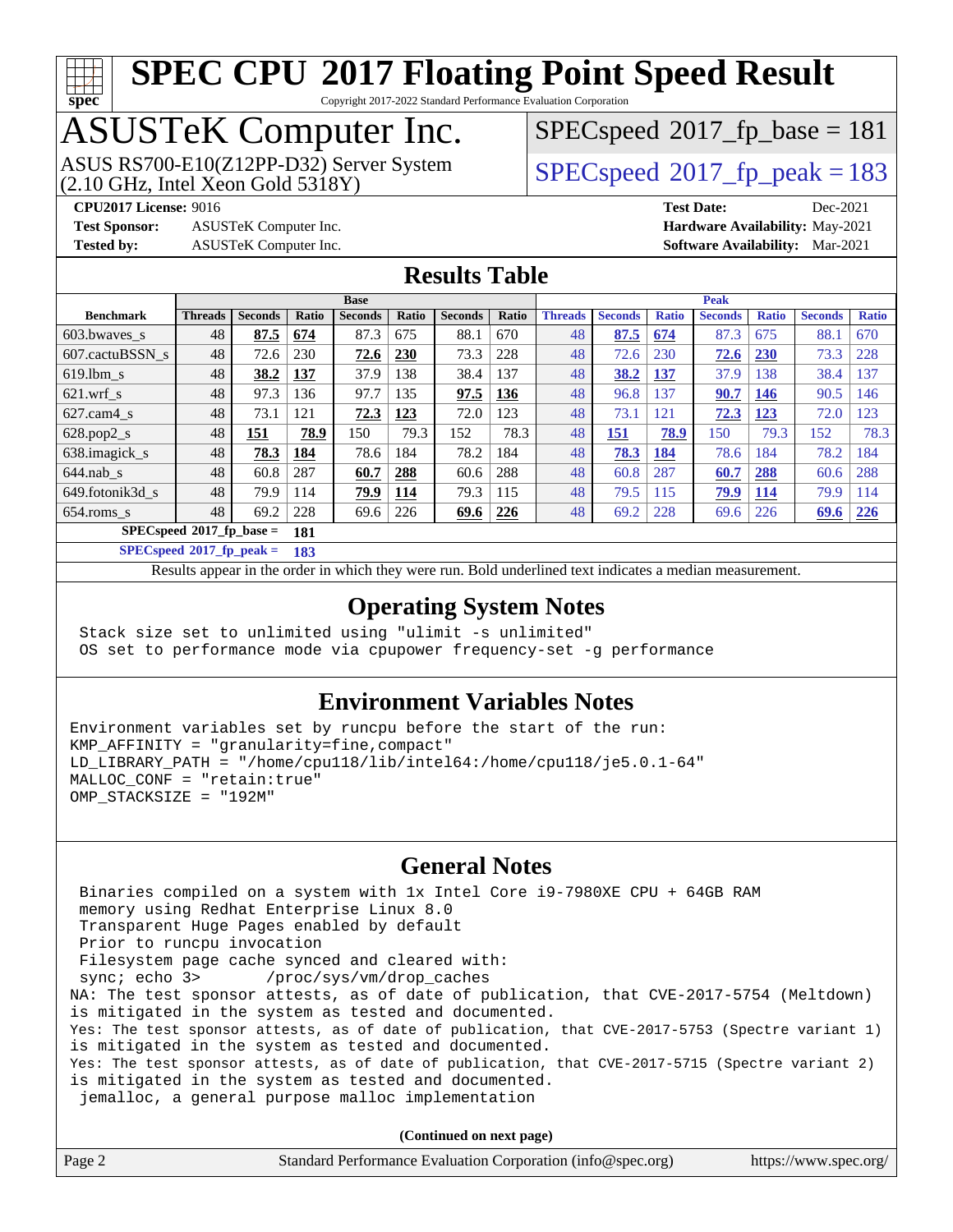

Copyright 2017-2022 Standard Performance Evaluation Corporation

# ASUSTeK Computer Inc.

(2.10 GHz, Intel Xeon Gold 5318Y) ASUS RS700-E10(Z12PP-D32) Server System  $SPECspeed@2017$  $SPECspeed@2017$  fp\_peak = 183

[SPECspeed](http://www.spec.org/auto/cpu2017/Docs/result-fields.html#SPECspeed2017fpbase)<sup>®</sup>2017 fp base = 181

**[CPU2017 License:](http://www.spec.org/auto/cpu2017/Docs/result-fields.html#CPU2017License)** 9016 **[Test Date:](http://www.spec.org/auto/cpu2017/Docs/result-fields.html#TestDate)** Dec-2021

**[Test Sponsor:](http://www.spec.org/auto/cpu2017/Docs/result-fields.html#TestSponsor)** ASUSTeK Computer Inc. **[Hardware Availability:](http://www.spec.org/auto/cpu2017/Docs/result-fields.html#HardwareAvailability)** May-2021 **[Tested by:](http://www.spec.org/auto/cpu2017/Docs/result-fields.html#Testedby)** ASUSTeK Computer Inc. **[Software Availability:](http://www.spec.org/auto/cpu2017/Docs/result-fields.html#SoftwareAvailability)** Mar-2021

## **[General Notes \(Continued\)](http://www.spec.org/auto/cpu2017/Docs/result-fields.html#GeneralNotes)**

 built with the RedHat Enterprise 7.5, and the system compiler gcc 4.8.5 sources available from jemalloc.net or <https://github.com/jemalloc/jemalloc/releases>

## **[Platform Notes](http://www.spec.org/auto/cpu2017/Docs/result-fields.html#PlatformNotes)**

Page 3 Standard Performance Evaluation Corporation [\(info@spec.org\)](mailto:info@spec.org) <https://www.spec.org/> BIOS Configuration: VT-d = Disabled Patrol Scrub = Disabled Hyper-Threading = Disable Engine Boost = Aggressive SR-IOV Support = Disabled BMC Configuration: Fan mode = Full speed mode Sysinfo program /home/cpu118/bin/sysinfo Rev: r6622 of 2021-04-07 982a61ec0915b55891ef0e16acafc64d running on localhost.localdomain Wed Dec 1 13:57:00 2021 SUT (System Under Test) info as seen by some common utilities. For more information on this section, see <https://www.spec.org/cpu2017/Docs/config.html#sysinfo> From /proc/cpuinfo model name : Intel(R) Xeon(R) Gold 5318Y CPU @ 2.10GHz 2 "physical id"s (chips) 48 "processors" cores, siblings (Caution: counting these is hw and system dependent. The following excerpts from /proc/cpuinfo might not be reliable. Use with caution.) cpu cores : 24 siblings : 24 physical 0: cores 0 1 2 3 4 5 6 7 8 9 10 11 12 13 14 15 16 17 18 19 20 21 22 23 physical 1: cores 0 1 2 3 4 5 6 7 8 9 10 11 12 13 14 15 16 17 18 19 20 21 22 23 From lscpu from util-linux 2.32.1: Architecture: x86\_64 CPU op-mode(s): 32-bit, 64-bit Byte Order: Little Endian  $CPU(s):$  48 On-line CPU(s) list: 0-47 Thread(s) per core: 1 Core(s) per socket: 24 Socket(s): 2 NUMA node(s): 2 Vendor ID: GenuineIntel CPU family: 6 Model: 106 **(Continued on next page)**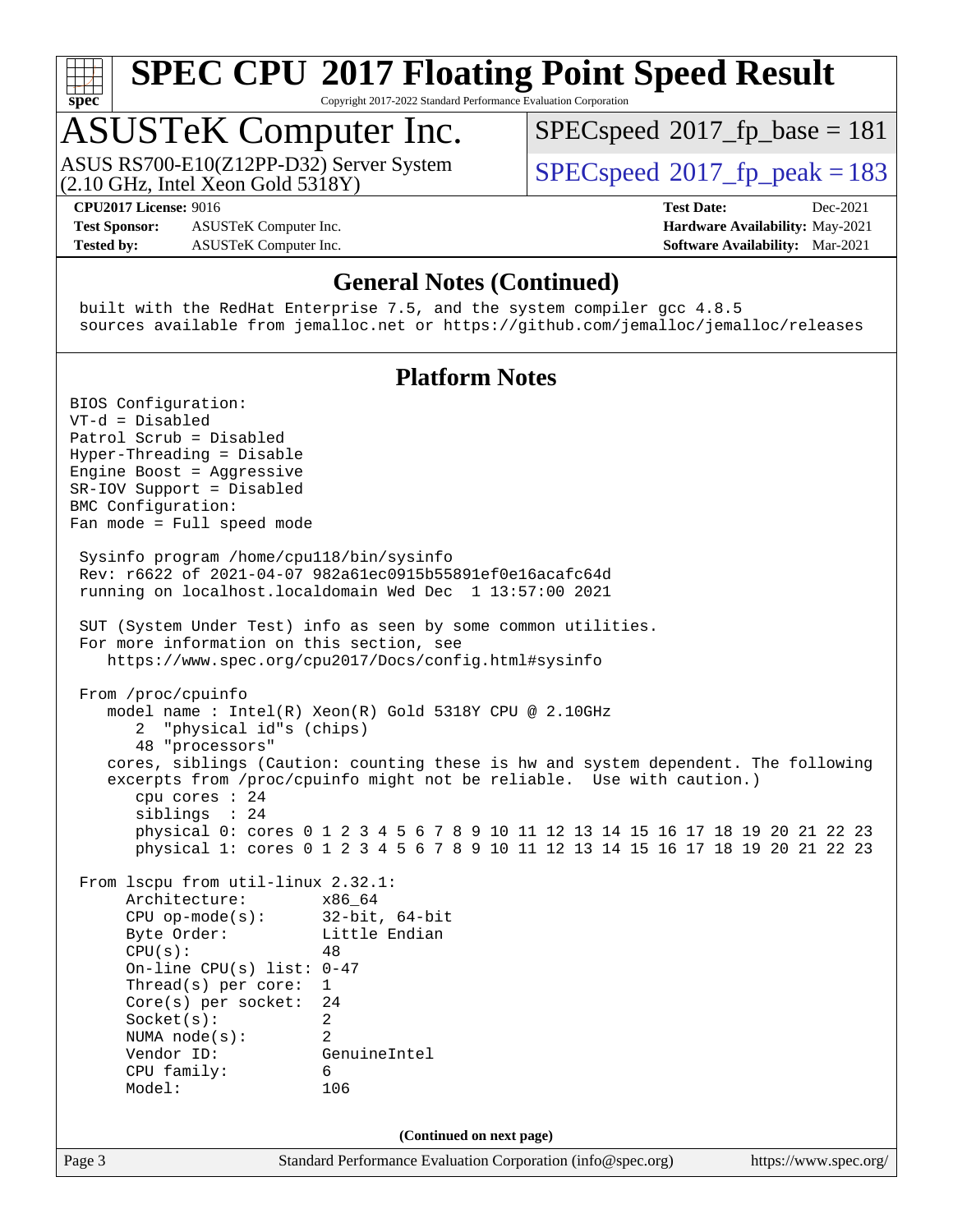

Copyright 2017-2022 Standard Performance Evaluation Corporation

# ASUSTeK Computer Inc.

(2.10 GHz, Intel Xeon Gold 5318Y)

[SPECspeed](http://www.spec.org/auto/cpu2017/Docs/result-fields.html#SPECspeed2017fpbase)<sup>®</sup>2017 fp base = 181

ASUS RS700-E10(Z12PP-D32) Server System  $SPECspeed@2017$  $SPECspeed@2017$  fp\_peak = 183

**[Test Sponsor:](http://www.spec.org/auto/cpu2017/Docs/result-fields.html#TestSponsor)** ASUSTeK Computer Inc. **[Hardware Availability:](http://www.spec.org/auto/cpu2017/Docs/result-fields.html#HardwareAvailability)** May-2021 **[Tested by:](http://www.spec.org/auto/cpu2017/Docs/result-fields.html#Testedby)** ASUSTeK Computer Inc. **[Software Availability:](http://www.spec.org/auto/cpu2017/Docs/result-fields.html#SoftwareAvailability)** Mar-2021

**[CPU2017 License:](http://www.spec.org/auto/cpu2017/Docs/result-fields.html#CPU2017License)** 9016 **[Test Date:](http://www.spec.org/auto/cpu2017/Docs/result-fields.html#TestDate)** Dec-2021

### **[Platform Notes \(Continued\)](http://www.spec.org/auto/cpu2017/Docs/result-fields.html#PlatformNotes)**

 Model name: Intel(R) Xeon(R) Gold 5318Y CPU @ 2.10GHz Stepping: 6<br>
CPU MHz: 2631.648 CPU MHz: 2631.648 CPU max MHz: 3400.0000 CPU min MHz: 800.0000 BogoMIPS: 4200.00 Virtualization: VT-x L1d cache: 48K L1i cache: 32K L2 cache: 1280K L3 cache: 36864K NUMA node0 CPU(s): 0-23 NUMA node1 CPU(s): 24-47 Flags: fpu vme de pse tsc msr pae mce cx8 apic sep mtrr pge mca cmov pat pse36 clflush dts acpi mmx fxsr sse sse2 ss ht tm pbe syscall nx pdpe1gb rdtscp lm constant\_tsc art arch\_perfmon pebs bts rep\_good nopl xtopology nonstop\_tsc cpuid aperfmperf pni pclmulqdq dtes64 monitor ds\_cpl vmx smx est tm2 ssse3 sdbg fma cx16 xtpr pdcm pcid dca sse4\_1 sse4\_2 x2apic movbe popcnt tsc\_deadline\_timer aes xsave avx f16c rdrand lahf\_lm abm 3dnowprefetch cpuid\_fault epb cat\_l3 invpcid\_single intel\_ppin ssbd mba ibrs ibpb stibp ibrs\_enhanced tpr\_shadow vnmi flexpriority ept vpid ept\_ad fsgsbase tsc\_adjust bmi1 hle avx2 smep bmi2 erms invpcid cqm rdt\_a avx512f avx512dq rdseed adx smap avx512ifma clflushopt clwb intel\_pt avx512cd sha\_ni avx512bw avx512vl xsaveopt xsavec xgetbv1 xsaves cqm\_llc cqm\_occup\_llc cqm\_mbm\_total cqm\_mbm\_local split\_lock\_detect wbnoinvd dtherm ida arat pln pts hwp hwp\_act\_window hwp\_epp hwp\_pkg\_req avx512vbmi umip pku ospke avx512\_vbmi2 gfni vaes vpclmulqdq avx512\_vnni avx512\_bitalg tme avx512\_vpopcntdq la57 rdpid md\_clear pconfig flush\_l1d arch\_capabilities /proc/cpuinfo cache data cache size : 36864 KB From numactl --hardware WARNING: a numactl 'node' might or might not correspond to a physical chip. available: 2 nodes (0-1) node 0 cpus: 0 1 2 3 4 5 6 7 8 9 10 11 12 13 14 15 16 17 18 19 20 21 22 23 node 0 size: 496414 MB node 0 free: 514491 MB node 1 cpus: 24 25 26 27 28 29 30 31 32 33 34 35 36 37 38 39 40 41 42 43 44 45 46 47 node 1 size: 495857 MB node 1 free: 514846 MB node distances: node 0 1 0: 10 20 1: 20 10 From /proc/meminfo MemTotal: 1056480072 kB **(Continued on next page)**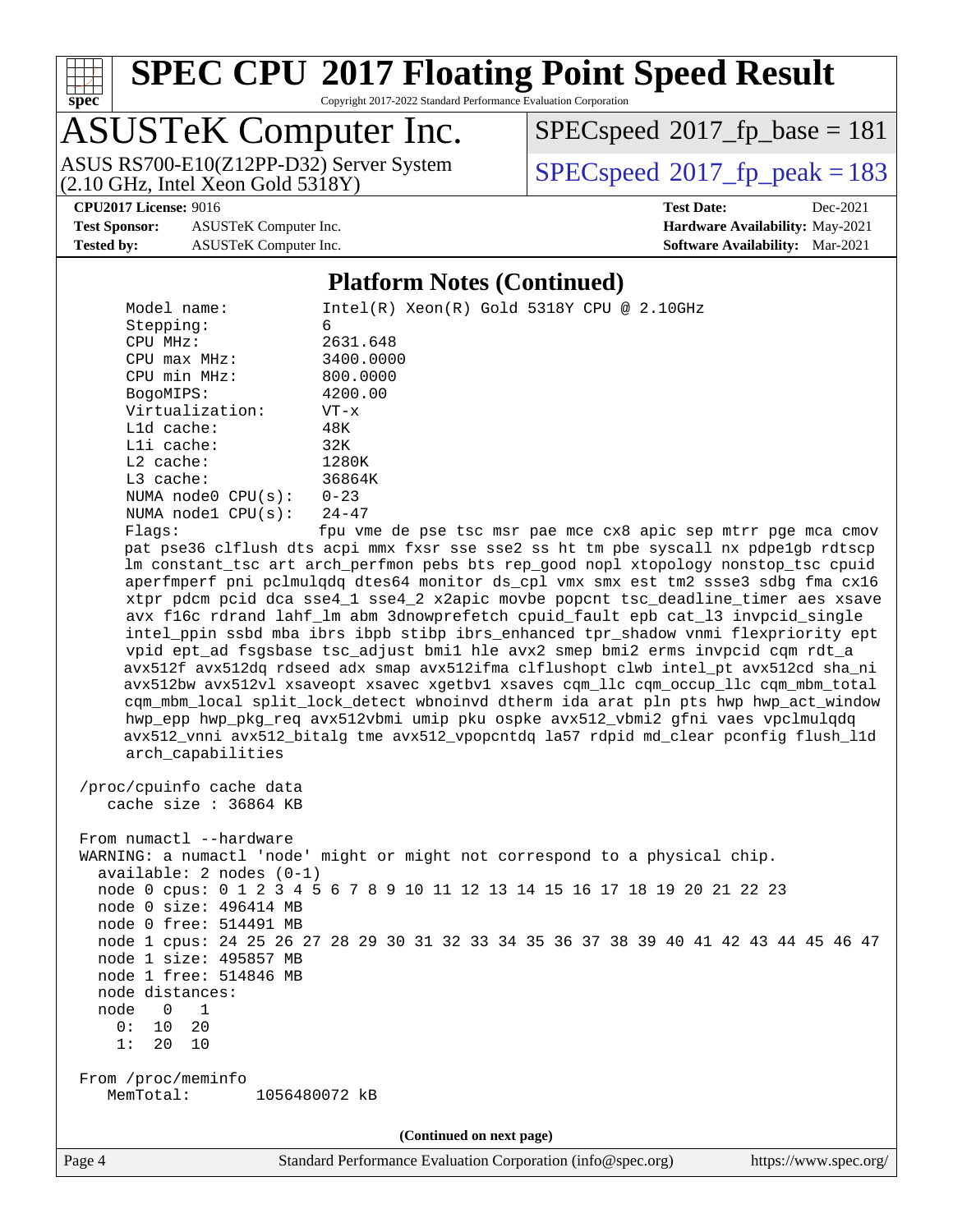

Copyright 2017-2022 Standard Performance Evaluation Corporation

# ASUSTeK Computer Inc.

(2.10 GHz, Intel Xeon Gold 5318Y) ASUS RS700-E10(Z12PP-D32) Server System  $SPECspeed@2017$  $SPECspeed@2017$  fp\_peak = 183

[SPECspeed](http://www.spec.org/auto/cpu2017/Docs/result-fields.html#SPECspeed2017fpbase)<sup>®</sup>2017 fp base = 181

**[Test Sponsor:](http://www.spec.org/auto/cpu2017/Docs/result-fields.html#TestSponsor)** ASUSTeK Computer Inc. **[Hardware Availability:](http://www.spec.org/auto/cpu2017/Docs/result-fields.html#HardwareAvailability)** May-2021 **[Tested by:](http://www.spec.org/auto/cpu2017/Docs/result-fields.html#Testedby)** ASUSTeK Computer Inc. **[Software Availability:](http://www.spec.org/auto/cpu2017/Docs/result-fields.html#SoftwareAvailability)** Mar-2021

**[CPU2017 License:](http://www.spec.org/auto/cpu2017/Docs/result-fields.html#CPU2017License)** 9016 **[Test Date:](http://www.spec.org/auto/cpu2017/Docs/result-fields.html#TestDate)** Dec-2021

### **[Platform Notes \(Continued\)](http://www.spec.org/auto/cpu2017/Docs/result-fields.html#PlatformNotes)**

 HugePages\_Total: 0 Hugepagesize: 2048 kB /sbin/tuned-adm active Current active profile: throughput-performance /sys/devices/system/cpu/cpu\*/cpufreq/scaling\_governor has performance From /etc/\*release\* /etc/\*version\* os-release: NAME="Red Hat Enterprise Linux" VERSION="8.3 (Ootpa)" ID="rhel" ID\_LIKE="fedora" VERSION\_ID="8.3" PLATFORM\_ID="platform:el8" PRETTY\_NAME="Red Hat Enterprise Linux 8.3 (Ootpa)" ANSI\_COLOR="0;31" redhat-release: Red Hat Enterprise Linux release 8.3 (Ootpa) system-release: Red Hat Enterprise Linux release 8.3 (Ootpa) system-release-cpe: cpe:/o:redhat:enterprise\_linux:8.3:ga uname -a: Linux localhost.localdomain 4.18.0-240.22.1.el8\_3.x86\_64 #1 SMP Thu Mar 25 14:36:04 EDT 2021 x86\_64 x86\_64 x86\_64 GNU/Linux Kernel self-reported vulnerability status: CVE-2018-12207 (iTLB Multihit): Not affected CVE-2018-3620 (L1 Terminal Fault): Not affected Microarchitectural Data Sampling: Not affected CVE-2017-5754 (Meltdown): Not affected CVE-2018-3639 (Speculative Store Bypass): Mitigation: Speculative Store Bypass disabled via prctl and seccompany and the contract of the contract of the contract of the second seconds of the contract of the contract of the contract of the contract of the contract of the contract of the contract of the contract of the contr CVE-2017-5753 (Spectre variant 1): Mitigation: usercopy/swapgs barriers and \_\_user pointer sanitization CVE-2017-5715 (Spectre variant 2): Mitigation: Enhanced IBRS, IBPB: conditional, RSB filling CVE-2020-0543 (Special Register Buffer Data Sampling): Not affected CVE-2019-11135 (TSX Asynchronous Abort): Not affected run-level 3 Dec 1 09:54 SPEC is set to: /home/cpu118 **(Continued on next page)**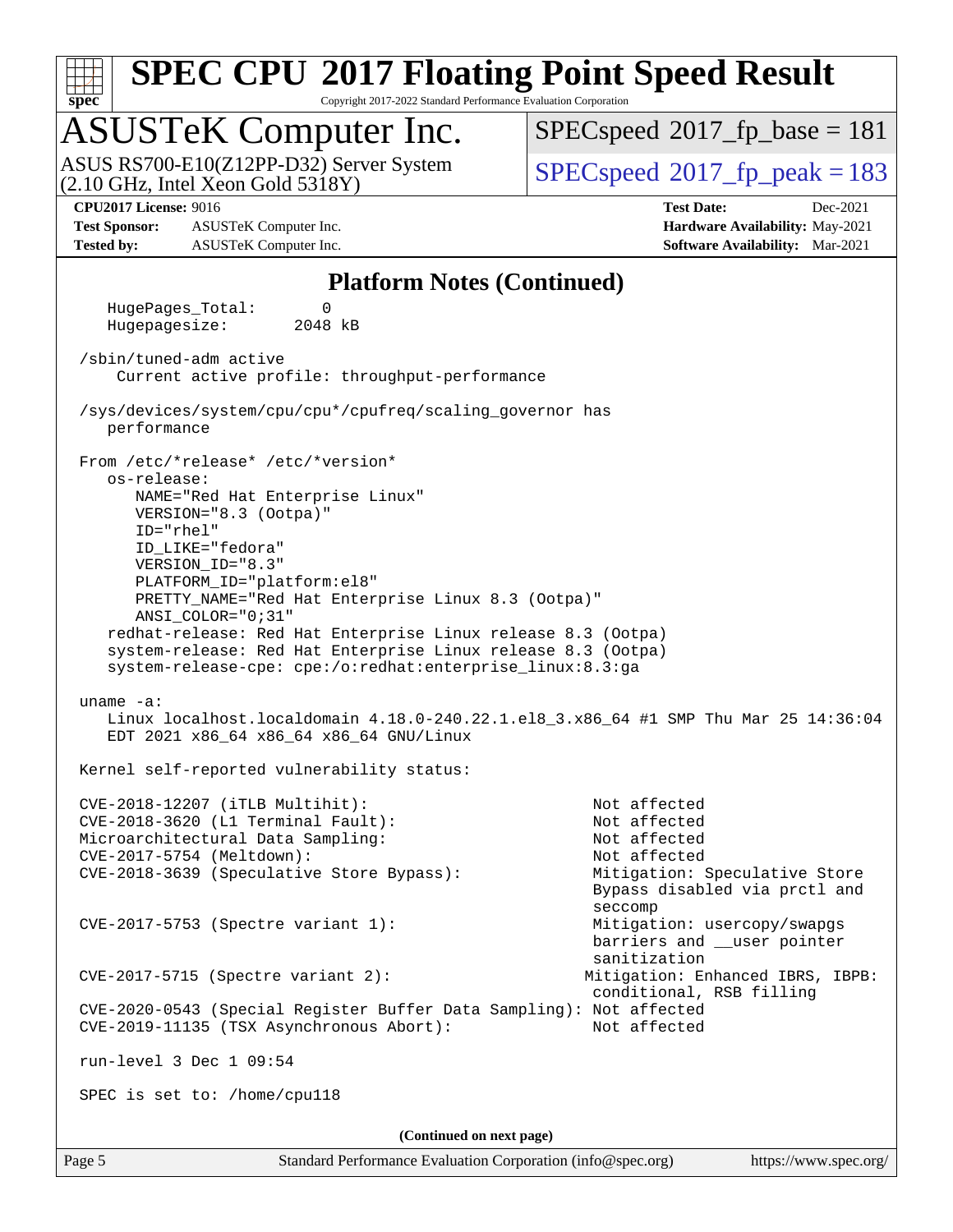| с |  |  |  |  |  |
|---|--|--|--|--|--|

Copyright 2017-2022 Standard Performance Evaluation Corporation

# ASUSTeK Computer Inc.

(2.10 GHz, Intel Xeon Gold 5318Y) ASUS RS700-E10(Z12PP-D32) Server System  $SPECspeed@2017$  $SPECspeed@2017$  fp\_peak = 183

[SPECspeed](http://www.spec.org/auto/cpu2017/Docs/result-fields.html#SPECspeed2017fpbase)<sup>®</sup>2017 fp base = 181

**[Test Sponsor:](http://www.spec.org/auto/cpu2017/Docs/result-fields.html#TestSponsor)** ASUSTeK Computer Inc. **[Hardware Availability:](http://www.spec.org/auto/cpu2017/Docs/result-fields.html#HardwareAvailability)** May-2021 **[Tested by:](http://www.spec.org/auto/cpu2017/Docs/result-fields.html#Testedby)** ASUSTeK Computer Inc. **[Software Availability:](http://www.spec.org/auto/cpu2017/Docs/result-fields.html#SoftwareAvailability)** Mar-2021

**[CPU2017 License:](http://www.spec.org/auto/cpu2017/Docs/result-fields.html#CPU2017License)** 9016 **[Test Date:](http://www.spec.org/auto/cpu2017/Docs/result-fields.html#TestDate)** Dec-2021

### **[Platform Notes \(Continued\)](http://www.spec.org/auto/cpu2017/Docs/result-fields.html#PlatformNotes)**

 Filesystem Type Size Used Avail Use% Mounted on /dev/mapper/rhel-home xfs 3.6T 31G 3.6T 1% /home

From /sys/devices/virtual/dmi/id

 Vendor: ASUSTeK COMPUTER INC. Product: RS700-E10-RS12U Product Family: Server

 Additional information from dmidecode 3.2 follows. WARNING: Use caution when you interpret this section. The 'dmidecode' program reads system data which is "intended to allow hardware to be accurately determined", but the intent may not be met, as there are frequent changes to hardware, firmware, and the "DMTF SMBIOS" standard.

 Memory: 16x NO DIMM NO DIMM

16x Samsung M393A8G40AB2-CWE 64 GB 2 rank 3200, configured at 2933

BIOS:

| BIOS Vendor:   |            | American Megatrends Inc. |  |
|----------------|------------|--------------------------|--|
| BIOS Version:  | 0504       |                          |  |
| BIOS Date:     | 05/26/2021 |                          |  |
| BIOS Revision: | 5.4        |                          |  |

(End of data from sysinfo program)

## **[Compiler Version Notes](http://www.spec.org/auto/cpu2017/Docs/result-fields.html#CompilerVersionNotes)**

============================================================================== C 19.1bm s(base, peak) 638.imagick s(base, peak) | 644.nab\_s(base, peak) ------------------------------------------------------------------------------ Intel(R) C Intel(R) 64 Compiler Classic for applications running on Intel(R) 64, Version 2021.1 Build 20201112\_000000 Copyright (C) 1985-2020 Intel Corporation. All rights reserved. ------------------------------------------------------------------------------ ============================================================================== C++, C, Fortran | 607.cactuBSSN\_s(base, peak) ------------------------------------------------------------------------------ Intel(R) C++ Intel(R) 64 Compiler Classic for applications running on Intel(R) 64, Version 2021.1 Build 20201112\_000000 Copyright (C) 1985-2020 Intel Corporation. All rights reserved. Intel(R) C Intel(R) 64 Compiler Classic for applications running on Intel(R) 64, Version 2021.1 Build 20201112\_000000 Copyright (C) 1985-2020 Intel Corporation. All rights reserved. Intel(R) Fortran Intel(R) 64 Compiler Classic for applications running on Intel(R) 64, Version 2021.1 Build 20201112\_000000 **(Continued on next page)**

|        | .                                                           |                       |
|--------|-------------------------------------------------------------|-----------------------|
| Page 6 | Standard Performance Evaluation Corporation (info@spec.org) | https://www.spec.org/ |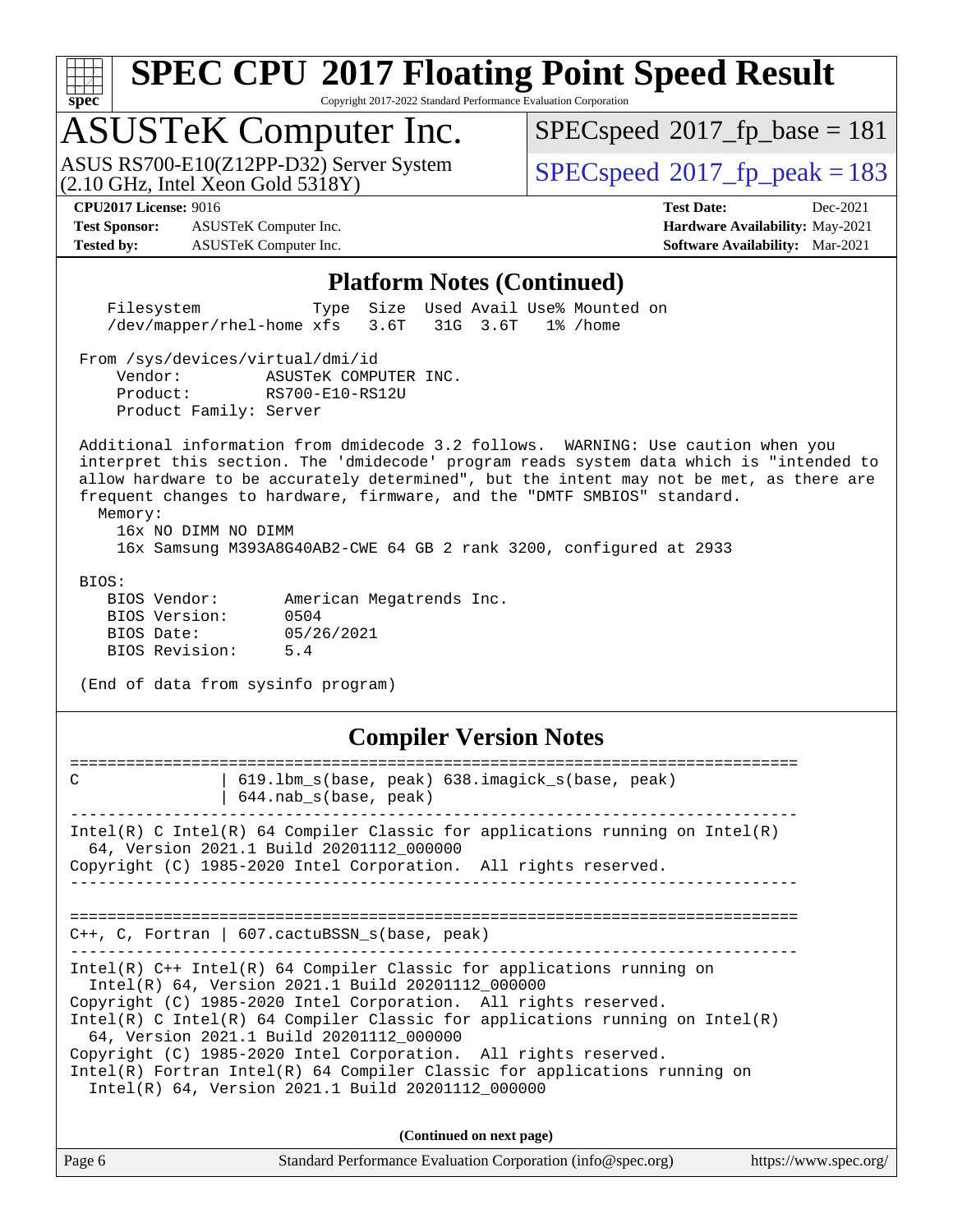| r |  |  |  |  |
|---|--|--|--|--|

Copyright 2017-2022 Standard Performance Evaluation Corporation

# ASUSTeK Computer Inc.

ASUS RS700-E10(Z12PP-D32) Server System  $(2.10 \text{ GHz}, \text{ Intel Xeon Gold } 5318\text{Y})$   $\big| \text{ SPECspeed}^{\circ}2017 \text{_f}_\text{peak} = 183$  $\big| \text{ SPECspeed}^{\circ}2017 \text{_f}_\text{peak} = 183$  $\big| \text{ SPECspeed}^{\circ}2017 \text{_f}_\text{peak} = 183$ 

 $SPECspeed^{\circledast}2017_fp\_base = 181$  $SPECspeed^{\circledast}2017_fp\_base = 181$ 

**[Test Sponsor:](http://www.spec.org/auto/cpu2017/Docs/result-fields.html#TestSponsor)** ASUSTeK Computer Inc. **[Hardware Availability:](http://www.spec.org/auto/cpu2017/Docs/result-fields.html#HardwareAvailability)** May-2021 **[Tested by:](http://www.spec.org/auto/cpu2017/Docs/result-fields.html#Testedby)** ASUSTeK Computer Inc. **[Software Availability:](http://www.spec.org/auto/cpu2017/Docs/result-fields.html#SoftwareAvailability)** Mar-2021

**[CPU2017 License:](http://www.spec.org/auto/cpu2017/Docs/result-fields.html#CPU2017License)** 9016 **[Test Date:](http://www.spec.org/auto/cpu2017/Docs/result-fields.html#TestDate)** Dec-2021

### **[Compiler Version Notes \(Continued\)](http://www.spec.org/auto/cpu2017/Docs/result-fields.html#CompilerVersionNotes)**

|            | Copyright (C) 1985-2020 Intel Corporation. All rights reserved.                                                                                                                                                                                                                                                                                                                                    |
|------------|----------------------------------------------------------------------------------------------------------------------------------------------------------------------------------------------------------------------------------------------------------------------------------------------------------------------------------------------------------------------------------------------------|
| Fortran    | 603.bwaves s(base, peak) 649.fotonik3d s(base, peak)<br>$654$ .roms $s(base, peak)$                                                                                                                                                                                                                                                                                                                |
|            | $Intel(R)$ Fortran Intel(R) 64 Compiler Classic for applications running on<br>Intel(R) 64, Version 2021.1 Build 20201112_000000<br>Copyright (C) 1985-2020 Intel Corporation. All rights reserved.                                                                                                                                                                                                |
| Fortran, C | 621.wrf $s(base, peak)$ 627.cam4 $s(base, peak)$<br>$628. pop2_s(base, peak)$                                                                                                                                                                                                                                                                                                                      |
|            | $Intel(R)$ Fortran Intel(R) 64 Compiler Classic for applications running on<br>Intel(R) 64, Version 2021.1 Build 20201112 000000<br>Copyright (C) 1985-2020 Intel Corporation. All rights reserved.<br>Intel(R) C Intel(R) 64 Compiler Classic for applications running on Intel(R)<br>64, Version 2021.1 Build 20201112_000000<br>Copyright (C) 1985-2020 Intel Corporation. All rights reserved. |

## **[Base Compiler Invocation](http://www.spec.org/auto/cpu2017/Docs/result-fields.html#BaseCompilerInvocation)**

[C benchmarks](http://www.spec.org/auto/cpu2017/Docs/result-fields.html#Cbenchmarks): [icc](http://www.spec.org/cpu2017/results/res2022q1/cpu2017-20211216-30442.flags.html#user_CCbase_intel_icc_66fc1ee009f7361af1fbd72ca7dcefbb700085f36577c54f309893dd4ec40d12360134090235512931783d35fd58c0460139e722d5067c5574d8eaf2b3e37e92)

[Fortran benchmarks](http://www.spec.org/auto/cpu2017/Docs/result-fields.html#Fortranbenchmarks): [ifort](http://www.spec.org/cpu2017/results/res2022q1/cpu2017-20211216-30442.flags.html#user_FCbase_intel_ifort_8111460550e3ca792625aed983ce982f94888b8b503583aa7ba2b8303487b4d8a21a13e7191a45c5fd58ff318f48f9492884d4413fa793fd88dd292cad7027ca)

[Benchmarks using both Fortran and C](http://www.spec.org/auto/cpu2017/Docs/result-fields.html#BenchmarksusingbothFortranandC): [ifort](http://www.spec.org/cpu2017/results/res2022q1/cpu2017-20211216-30442.flags.html#user_CC_FCbase_intel_ifort_8111460550e3ca792625aed983ce982f94888b8b503583aa7ba2b8303487b4d8a21a13e7191a45c5fd58ff318f48f9492884d4413fa793fd88dd292cad7027ca) [icc](http://www.spec.org/cpu2017/results/res2022q1/cpu2017-20211216-30442.flags.html#user_CC_FCbase_intel_icc_66fc1ee009f7361af1fbd72ca7dcefbb700085f36577c54f309893dd4ec40d12360134090235512931783d35fd58c0460139e722d5067c5574d8eaf2b3e37e92)

[Benchmarks using Fortran, C, and C++:](http://www.spec.org/auto/cpu2017/Docs/result-fields.html#BenchmarksusingFortranCandCXX) [icpc](http://www.spec.org/cpu2017/results/res2022q1/cpu2017-20211216-30442.flags.html#user_CC_CXX_FCbase_intel_icpc_c510b6838c7f56d33e37e94d029a35b4a7bccf4766a728ee175e80a419847e808290a9b78be685c44ab727ea267ec2f070ec5dc83b407c0218cded6866a35d07) [icc](http://www.spec.org/cpu2017/results/res2022q1/cpu2017-20211216-30442.flags.html#user_CC_CXX_FCbase_intel_icc_66fc1ee009f7361af1fbd72ca7dcefbb700085f36577c54f309893dd4ec40d12360134090235512931783d35fd58c0460139e722d5067c5574d8eaf2b3e37e92) [ifort](http://www.spec.org/cpu2017/results/res2022q1/cpu2017-20211216-30442.flags.html#user_CC_CXX_FCbase_intel_ifort_8111460550e3ca792625aed983ce982f94888b8b503583aa7ba2b8303487b4d8a21a13e7191a45c5fd58ff318f48f9492884d4413fa793fd88dd292cad7027ca)

## **[Base Portability Flags](http://www.spec.org/auto/cpu2017/Docs/result-fields.html#BasePortabilityFlags)**

 603.bwaves\_s: [-DSPEC\\_LP64](http://www.spec.org/cpu2017/results/res2022q1/cpu2017-20211216-30442.flags.html#suite_basePORTABILITY603_bwaves_s_DSPEC_LP64) 607.cactuBSSN\_s: [-DSPEC\\_LP64](http://www.spec.org/cpu2017/results/res2022q1/cpu2017-20211216-30442.flags.html#suite_basePORTABILITY607_cactuBSSN_s_DSPEC_LP64) 619.lbm\_s: [-DSPEC\\_LP64](http://www.spec.org/cpu2017/results/res2022q1/cpu2017-20211216-30442.flags.html#suite_basePORTABILITY619_lbm_s_DSPEC_LP64)

**(Continued on next page)**

Page 7 Standard Performance Evaluation Corporation [\(info@spec.org\)](mailto:info@spec.org) <https://www.spec.org/>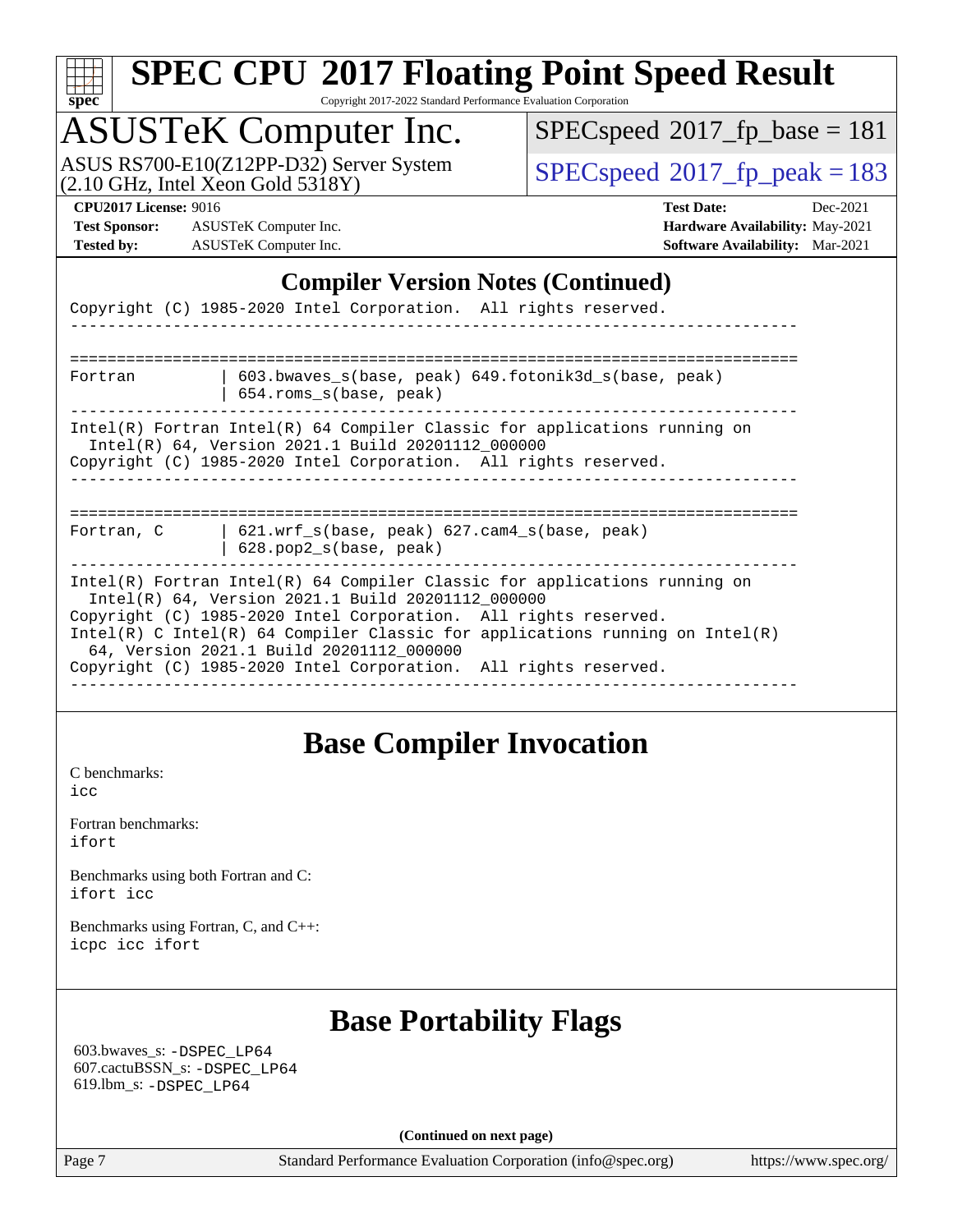

Copyright 2017-2022 Standard Performance Evaluation Corporation

# ASUSTeK Computer Inc.

ASUS RS700-E10(Z12PP-D32) Server System<br>(2.10 GHz, Intel Xeon Gold 5318Y)

[SPECspeed](http://www.spec.org/auto/cpu2017/Docs/result-fields.html#SPECspeed2017fpbase)<sup>®</sup>2017 fp base = 181

[SPECspeed](http://www.spec.org/auto/cpu2017/Docs/result-fields.html#SPECspeed2017fppeak)<sup>®</sup>2017 fp peak = 183

**[Test Sponsor:](http://www.spec.org/auto/cpu2017/Docs/result-fields.html#TestSponsor)** ASUSTeK Computer Inc. **[Hardware Availability:](http://www.spec.org/auto/cpu2017/Docs/result-fields.html#HardwareAvailability)** May-2021 **[Tested by:](http://www.spec.org/auto/cpu2017/Docs/result-fields.html#Testedby)** ASUSTeK Computer Inc. **[Software Availability:](http://www.spec.org/auto/cpu2017/Docs/result-fields.html#SoftwareAvailability)** Mar-2021

**[CPU2017 License:](http://www.spec.org/auto/cpu2017/Docs/result-fields.html#CPU2017License)** 9016 **[Test Date:](http://www.spec.org/auto/cpu2017/Docs/result-fields.html#TestDate)** Dec-2021

## **[Base Portability Flags \(Continued\)](http://www.spec.org/auto/cpu2017/Docs/result-fields.html#BasePortabilityFlags)**

 621.wrf\_s: [-DSPEC\\_LP64](http://www.spec.org/cpu2017/results/res2022q1/cpu2017-20211216-30442.flags.html#suite_basePORTABILITY621_wrf_s_DSPEC_LP64) [-DSPEC\\_CASE\\_FLAG](http://www.spec.org/cpu2017/results/res2022q1/cpu2017-20211216-30442.flags.html#b621.wrf_s_baseCPORTABILITY_DSPEC_CASE_FLAG) [-convert big\\_endian](http://www.spec.org/cpu2017/results/res2022q1/cpu2017-20211216-30442.flags.html#user_baseFPORTABILITY621_wrf_s_convert_big_endian_c3194028bc08c63ac5d04de18c48ce6d347e4e562e8892b8bdbdc0214820426deb8554edfa529a3fb25a586e65a3d812c835984020483e7e73212c4d31a38223) 627.cam4\_s: [-DSPEC\\_LP64](http://www.spec.org/cpu2017/results/res2022q1/cpu2017-20211216-30442.flags.html#suite_basePORTABILITY627_cam4_s_DSPEC_LP64) [-DSPEC\\_CASE\\_FLAG](http://www.spec.org/cpu2017/results/res2022q1/cpu2017-20211216-30442.flags.html#b627.cam4_s_baseCPORTABILITY_DSPEC_CASE_FLAG) 628.pop2\_s: [-DSPEC\\_LP64](http://www.spec.org/cpu2017/results/res2022q1/cpu2017-20211216-30442.flags.html#suite_basePORTABILITY628_pop2_s_DSPEC_LP64) [-DSPEC\\_CASE\\_FLAG](http://www.spec.org/cpu2017/results/res2022q1/cpu2017-20211216-30442.flags.html#b628.pop2_s_baseCPORTABILITY_DSPEC_CASE_FLAG) [-convert big\\_endian](http://www.spec.org/cpu2017/results/res2022q1/cpu2017-20211216-30442.flags.html#user_baseFPORTABILITY628_pop2_s_convert_big_endian_c3194028bc08c63ac5d04de18c48ce6d347e4e562e8892b8bdbdc0214820426deb8554edfa529a3fb25a586e65a3d812c835984020483e7e73212c4d31a38223) [-assume byterecl](http://www.spec.org/cpu2017/results/res2022q1/cpu2017-20211216-30442.flags.html#user_baseFPORTABILITY628_pop2_s_assume_byterecl_7e47d18b9513cf18525430bbf0f2177aa9bf368bc7a059c09b2c06a34b53bd3447c950d3f8d6c70e3faf3a05c8557d66a5798b567902e8849adc142926523472) 638.imagick\_s: [-DSPEC\\_LP64](http://www.spec.org/cpu2017/results/res2022q1/cpu2017-20211216-30442.flags.html#suite_basePORTABILITY638_imagick_s_DSPEC_LP64) 644.nab\_s: [-DSPEC\\_LP64](http://www.spec.org/cpu2017/results/res2022q1/cpu2017-20211216-30442.flags.html#suite_basePORTABILITY644_nab_s_DSPEC_LP64) 649.fotonik3d\_s: [-DSPEC\\_LP64](http://www.spec.org/cpu2017/results/res2022q1/cpu2017-20211216-30442.flags.html#suite_basePORTABILITY649_fotonik3d_s_DSPEC_LP64) 654.roms\_s: [-DSPEC\\_LP64](http://www.spec.org/cpu2017/results/res2022q1/cpu2017-20211216-30442.flags.html#suite_basePORTABILITY654_roms_s_DSPEC_LP64)

## **[Base Optimization Flags](http://www.spec.org/auto/cpu2017/Docs/result-fields.html#BaseOptimizationFlags)**

### [C benchmarks](http://www.spec.org/auto/cpu2017/Docs/result-fields.html#Cbenchmarks):

[-m64](http://www.spec.org/cpu2017/results/res2022q1/cpu2017-20211216-30442.flags.html#user_CCbase_m64-icc) [-std=c11](http://www.spec.org/cpu2017/results/res2022q1/cpu2017-20211216-30442.flags.html#user_CCbase_std-icc-std_0e1c27790398a4642dfca32ffe6c27b5796f9c2d2676156f2e42c9c44eaad0c049b1cdb667a270c34d979996257aeb8fc440bfb01818dbc9357bd9d174cb8524) [-xCORE-AVX2](http://www.spec.org/cpu2017/results/res2022q1/cpu2017-20211216-30442.flags.html#user_CCbase_f-xCORE-AVX2) [-ipo](http://www.spec.org/cpu2017/results/res2022q1/cpu2017-20211216-30442.flags.html#user_CCbase_f-ipo) [-O3](http://www.spec.org/cpu2017/results/res2022q1/cpu2017-20211216-30442.flags.html#user_CCbase_f-O3) [-no-prec-div](http://www.spec.org/cpu2017/results/res2022q1/cpu2017-20211216-30442.flags.html#user_CCbase_f-no-prec-div) [-qopt-prefetch](http://www.spec.org/cpu2017/results/res2022q1/cpu2017-20211216-30442.flags.html#user_CCbase_f-qopt-prefetch) [-ffinite-math-only](http://www.spec.org/cpu2017/results/res2022q1/cpu2017-20211216-30442.flags.html#user_CCbase_f_finite_math_only_cb91587bd2077682c4b38af759c288ed7c732db004271a9512da14a4f8007909a5f1427ecbf1a0fb78ff2a814402c6114ac565ca162485bbcae155b5e4258871) [-qopt-mem-layout-trans=4](http://www.spec.org/cpu2017/results/res2022q1/cpu2017-20211216-30442.flags.html#user_CCbase_f-qopt-mem-layout-trans_fa39e755916c150a61361b7846f310bcdf6f04e385ef281cadf3647acec3f0ae266d1a1d22d972a7087a248fd4e6ca390a3634700869573d231a252c784941a8) [-qopenmp](http://www.spec.org/cpu2017/results/res2022q1/cpu2017-20211216-30442.flags.html#user_CCbase_qopenmp_16be0c44f24f464004c6784a7acb94aca937f053568ce72f94b139a11c7c168634a55f6653758ddd83bcf7b8463e8028bb0b48b77bcddc6b78d5d95bb1df2967) [-DSPEC\\_OPENMP](http://www.spec.org/cpu2017/results/res2022q1/cpu2017-20211216-30442.flags.html#suite_CCbase_DSPEC_OPENMP) [-mbranches-within-32B-boundaries](http://www.spec.org/cpu2017/results/res2022q1/cpu2017-20211216-30442.flags.html#user_CCbase_f-mbranches-within-32B-boundaries)

### [Fortran benchmarks](http://www.spec.org/auto/cpu2017/Docs/result-fields.html#Fortranbenchmarks):

[-m64](http://www.spec.org/cpu2017/results/res2022q1/cpu2017-20211216-30442.flags.html#user_FCbase_m64-icc) [-Wl,-z,muldefs](http://www.spec.org/cpu2017/results/res2022q1/cpu2017-20211216-30442.flags.html#user_FCbase_link_force_multiple1_b4cbdb97b34bdee9ceefcfe54f4c8ea74255f0b02a4b23e853cdb0e18eb4525ac79b5a88067c842dd0ee6996c24547a27a4b99331201badda8798ef8a743f577) [-DSPEC\\_OPENMP](http://www.spec.org/cpu2017/results/res2022q1/cpu2017-20211216-30442.flags.html#suite_FCbase_DSPEC_OPENMP) [-xCORE-AVX2](http://www.spec.org/cpu2017/results/res2022q1/cpu2017-20211216-30442.flags.html#user_FCbase_f-xCORE-AVX2) [-ipo](http://www.spec.org/cpu2017/results/res2022q1/cpu2017-20211216-30442.flags.html#user_FCbase_f-ipo) [-O3](http://www.spec.org/cpu2017/results/res2022q1/cpu2017-20211216-30442.flags.html#user_FCbase_f-O3) [-no-prec-div](http://www.spec.org/cpu2017/results/res2022q1/cpu2017-20211216-30442.flags.html#user_FCbase_f-no-prec-div) [-qopt-prefetch](http://www.spec.org/cpu2017/results/res2022q1/cpu2017-20211216-30442.flags.html#user_FCbase_f-qopt-prefetch) [-ffinite-math-only](http://www.spec.org/cpu2017/results/res2022q1/cpu2017-20211216-30442.flags.html#user_FCbase_f_finite_math_only_cb91587bd2077682c4b38af759c288ed7c732db004271a9512da14a4f8007909a5f1427ecbf1a0fb78ff2a814402c6114ac565ca162485bbcae155b5e4258871) [-qopt-mem-layout-trans=4](http://www.spec.org/cpu2017/results/res2022q1/cpu2017-20211216-30442.flags.html#user_FCbase_f-qopt-mem-layout-trans_fa39e755916c150a61361b7846f310bcdf6f04e385ef281cadf3647acec3f0ae266d1a1d22d972a7087a248fd4e6ca390a3634700869573d231a252c784941a8) [-qopenmp](http://www.spec.org/cpu2017/results/res2022q1/cpu2017-20211216-30442.flags.html#user_FCbase_qopenmp_16be0c44f24f464004c6784a7acb94aca937f053568ce72f94b139a11c7c168634a55f6653758ddd83bcf7b8463e8028bb0b48b77bcddc6b78d5d95bb1df2967) [-nostandard-realloc-lhs](http://www.spec.org/cpu2017/results/res2022q1/cpu2017-20211216-30442.flags.html#user_FCbase_f_2003_std_realloc_82b4557e90729c0f113870c07e44d33d6f5a304b4f63d4c15d2d0f1fab99f5daaed73bdb9275d9ae411527f28b936061aa8b9c8f2d63842963b95c9dd6426b8a) [-mbranches-within-32B-boundaries](http://www.spec.org/cpu2017/results/res2022q1/cpu2017-20211216-30442.flags.html#user_FCbase_f-mbranches-within-32B-boundaries) [-L/usr/local/jemalloc64-5.0.1/lib](http://www.spec.org/cpu2017/results/res2022q1/cpu2017-20211216-30442.flags.html#user_FCbase_jemalloc_link_path64_1_cc289568b1a6c0fd3b62c91b824c27fcb5af5e8098e6ad028160d21144ef1b8aef3170d2acf0bee98a8da324cfe4f67d0a3d0c4cc4673d993d694dc2a0df248b) [-ljemalloc](http://www.spec.org/cpu2017/results/res2022q1/cpu2017-20211216-30442.flags.html#user_FCbase_jemalloc_link_lib_d1249b907c500fa1c0672f44f562e3d0f79738ae9e3c4a9c376d49f265a04b9c99b167ecedbf6711b3085be911c67ff61f150a17b3472be731631ba4d0471706)

### [Benchmarks using both Fortran and C](http://www.spec.org/auto/cpu2017/Docs/result-fields.html#BenchmarksusingbothFortranandC):

[-m64](http://www.spec.org/cpu2017/results/res2022q1/cpu2017-20211216-30442.flags.html#user_CC_FCbase_m64-icc) [-std=c11](http://www.spec.org/cpu2017/results/res2022q1/cpu2017-20211216-30442.flags.html#user_CC_FCbase_std-icc-std_0e1c27790398a4642dfca32ffe6c27b5796f9c2d2676156f2e42c9c44eaad0c049b1cdb667a270c34d979996257aeb8fc440bfb01818dbc9357bd9d174cb8524) [-Wl,-z,muldefs](http://www.spec.org/cpu2017/results/res2022q1/cpu2017-20211216-30442.flags.html#user_CC_FCbase_link_force_multiple1_b4cbdb97b34bdee9ceefcfe54f4c8ea74255f0b02a4b23e853cdb0e18eb4525ac79b5a88067c842dd0ee6996c24547a27a4b99331201badda8798ef8a743f577) [-xCORE-AVX2](http://www.spec.org/cpu2017/results/res2022q1/cpu2017-20211216-30442.flags.html#user_CC_FCbase_f-xCORE-AVX2) [-ipo](http://www.spec.org/cpu2017/results/res2022q1/cpu2017-20211216-30442.flags.html#user_CC_FCbase_f-ipo) [-O3](http://www.spec.org/cpu2017/results/res2022q1/cpu2017-20211216-30442.flags.html#user_CC_FCbase_f-O3) [-no-prec-div](http://www.spec.org/cpu2017/results/res2022q1/cpu2017-20211216-30442.flags.html#user_CC_FCbase_f-no-prec-div) [-qopt-prefetch](http://www.spec.org/cpu2017/results/res2022q1/cpu2017-20211216-30442.flags.html#user_CC_FCbase_f-qopt-prefetch) [-ffinite-math-only](http://www.spec.org/cpu2017/results/res2022q1/cpu2017-20211216-30442.flags.html#user_CC_FCbase_f_finite_math_only_cb91587bd2077682c4b38af759c288ed7c732db004271a9512da14a4f8007909a5f1427ecbf1a0fb78ff2a814402c6114ac565ca162485bbcae155b5e4258871) [-qopt-mem-layout-trans=4](http://www.spec.org/cpu2017/results/res2022q1/cpu2017-20211216-30442.flags.html#user_CC_FCbase_f-qopt-mem-layout-trans_fa39e755916c150a61361b7846f310bcdf6f04e385ef281cadf3647acec3f0ae266d1a1d22d972a7087a248fd4e6ca390a3634700869573d231a252c784941a8) [-qopenmp](http://www.spec.org/cpu2017/results/res2022q1/cpu2017-20211216-30442.flags.html#user_CC_FCbase_qopenmp_16be0c44f24f464004c6784a7acb94aca937f053568ce72f94b139a11c7c168634a55f6653758ddd83bcf7b8463e8028bb0b48b77bcddc6b78d5d95bb1df2967) [-DSPEC\\_OPENMP](http://www.spec.org/cpu2017/results/res2022q1/cpu2017-20211216-30442.flags.html#suite_CC_FCbase_DSPEC_OPENMP) [-mbranches-within-32B-boundaries](http://www.spec.org/cpu2017/results/res2022q1/cpu2017-20211216-30442.flags.html#user_CC_FCbase_f-mbranches-within-32B-boundaries) [-nostandard-realloc-lhs](http://www.spec.org/cpu2017/results/res2022q1/cpu2017-20211216-30442.flags.html#user_CC_FCbase_f_2003_std_realloc_82b4557e90729c0f113870c07e44d33d6f5a304b4f63d4c15d2d0f1fab99f5daaed73bdb9275d9ae411527f28b936061aa8b9c8f2d63842963b95c9dd6426b8a) [-L/usr/local/jemalloc64-5.0.1/lib](http://www.spec.org/cpu2017/results/res2022q1/cpu2017-20211216-30442.flags.html#user_CC_FCbase_jemalloc_link_path64_1_cc289568b1a6c0fd3b62c91b824c27fcb5af5e8098e6ad028160d21144ef1b8aef3170d2acf0bee98a8da324cfe4f67d0a3d0c4cc4673d993d694dc2a0df248b) [-ljemalloc](http://www.spec.org/cpu2017/results/res2022q1/cpu2017-20211216-30442.flags.html#user_CC_FCbase_jemalloc_link_lib_d1249b907c500fa1c0672f44f562e3d0f79738ae9e3c4a9c376d49f265a04b9c99b167ecedbf6711b3085be911c67ff61f150a17b3472be731631ba4d0471706)

### [Benchmarks using Fortran, C, and C++:](http://www.spec.org/auto/cpu2017/Docs/result-fields.html#BenchmarksusingFortranCandCXX)

[-m64](http://www.spec.org/cpu2017/results/res2022q1/cpu2017-20211216-30442.flags.html#user_CC_CXX_FCbase_m64-icc) [-std=c11](http://www.spec.org/cpu2017/results/res2022q1/cpu2017-20211216-30442.flags.html#user_CC_CXX_FCbase_std-icc-std_0e1c27790398a4642dfca32ffe6c27b5796f9c2d2676156f2e42c9c44eaad0c049b1cdb667a270c34d979996257aeb8fc440bfb01818dbc9357bd9d174cb8524) [-Wl,-z,muldefs](http://www.spec.org/cpu2017/results/res2022q1/cpu2017-20211216-30442.flags.html#user_CC_CXX_FCbase_link_force_multiple1_b4cbdb97b34bdee9ceefcfe54f4c8ea74255f0b02a4b23e853cdb0e18eb4525ac79b5a88067c842dd0ee6996c24547a27a4b99331201badda8798ef8a743f577) [-xCORE-AVX2](http://www.spec.org/cpu2017/results/res2022q1/cpu2017-20211216-30442.flags.html#user_CC_CXX_FCbase_f-xCORE-AVX2) [-ipo](http://www.spec.org/cpu2017/results/res2022q1/cpu2017-20211216-30442.flags.html#user_CC_CXX_FCbase_f-ipo) [-O3](http://www.spec.org/cpu2017/results/res2022q1/cpu2017-20211216-30442.flags.html#user_CC_CXX_FCbase_f-O3) [-no-prec-div](http://www.spec.org/cpu2017/results/res2022q1/cpu2017-20211216-30442.flags.html#user_CC_CXX_FCbase_f-no-prec-div) [-qopt-prefetch](http://www.spec.org/cpu2017/results/res2022q1/cpu2017-20211216-30442.flags.html#user_CC_CXX_FCbase_f-qopt-prefetch) [-ffinite-math-only](http://www.spec.org/cpu2017/results/res2022q1/cpu2017-20211216-30442.flags.html#user_CC_CXX_FCbase_f_finite_math_only_cb91587bd2077682c4b38af759c288ed7c732db004271a9512da14a4f8007909a5f1427ecbf1a0fb78ff2a814402c6114ac565ca162485bbcae155b5e4258871) [-qopt-mem-layout-trans=4](http://www.spec.org/cpu2017/results/res2022q1/cpu2017-20211216-30442.flags.html#user_CC_CXX_FCbase_f-qopt-mem-layout-trans_fa39e755916c150a61361b7846f310bcdf6f04e385ef281cadf3647acec3f0ae266d1a1d22d972a7087a248fd4e6ca390a3634700869573d231a252c784941a8) [-qopenmp](http://www.spec.org/cpu2017/results/res2022q1/cpu2017-20211216-30442.flags.html#user_CC_CXX_FCbase_qopenmp_16be0c44f24f464004c6784a7acb94aca937f053568ce72f94b139a11c7c168634a55f6653758ddd83bcf7b8463e8028bb0b48b77bcddc6b78d5d95bb1df2967) [-DSPEC\\_OPENMP](http://www.spec.org/cpu2017/results/res2022q1/cpu2017-20211216-30442.flags.html#suite_CC_CXX_FCbase_DSPEC_OPENMP) [-mbranches-within-32B-boundaries](http://www.spec.org/cpu2017/results/res2022q1/cpu2017-20211216-30442.flags.html#user_CC_CXX_FCbase_f-mbranches-within-32B-boundaries) [-nostandard-realloc-lhs](http://www.spec.org/cpu2017/results/res2022q1/cpu2017-20211216-30442.flags.html#user_CC_CXX_FCbase_f_2003_std_realloc_82b4557e90729c0f113870c07e44d33d6f5a304b4f63d4c15d2d0f1fab99f5daaed73bdb9275d9ae411527f28b936061aa8b9c8f2d63842963b95c9dd6426b8a) [-L/usr/local/jemalloc64-5.0.1/lib](http://www.spec.org/cpu2017/results/res2022q1/cpu2017-20211216-30442.flags.html#user_CC_CXX_FCbase_jemalloc_link_path64_1_cc289568b1a6c0fd3b62c91b824c27fcb5af5e8098e6ad028160d21144ef1b8aef3170d2acf0bee98a8da324cfe4f67d0a3d0c4cc4673d993d694dc2a0df248b) [-ljemalloc](http://www.spec.org/cpu2017/results/res2022q1/cpu2017-20211216-30442.flags.html#user_CC_CXX_FCbase_jemalloc_link_lib_d1249b907c500fa1c0672f44f562e3d0f79738ae9e3c4a9c376d49f265a04b9c99b167ecedbf6711b3085be911c67ff61f150a17b3472be731631ba4d0471706)

## **[Peak Compiler Invocation](http://www.spec.org/auto/cpu2017/Docs/result-fields.html#PeakCompilerInvocation)**

[C benchmarks](http://www.spec.org/auto/cpu2017/Docs/result-fields.html#Cbenchmarks): [icc](http://www.spec.org/cpu2017/results/res2022q1/cpu2017-20211216-30442.flags.html#user_CCpeak_intel_icc_66fc1ee009f7361af1fbd72ca7dcefbb700085f36577c54f309893dd4ec40d12360134090235512931783d35fd58c0460139e722d5067c5574d8eaf2b3e37e92)

[Fortran benchmarks](http://www.spec.org/auto/cpu2017/Docs/result-fields.html#Fortranbenchmarks): [ifort](http://www.spec.org/cpu2017/results/res2022q1/cpu2017-20211216-30442.flags.html#user_FCpeak_intel_ifort_8111460550e3ca792625aed983ce982f94888b8b503583aa7ba2b8303487b4d8a21a13e7191a45c5fd58ff318f48f9492884d4413fa793fd88dd292cad7027ca)

**(Continued on next page)**

Page 8 Standard Performance Evaluation Corporation [\(info@spec.org\)](mailto:info@spec.org) <https://www.spec.org/>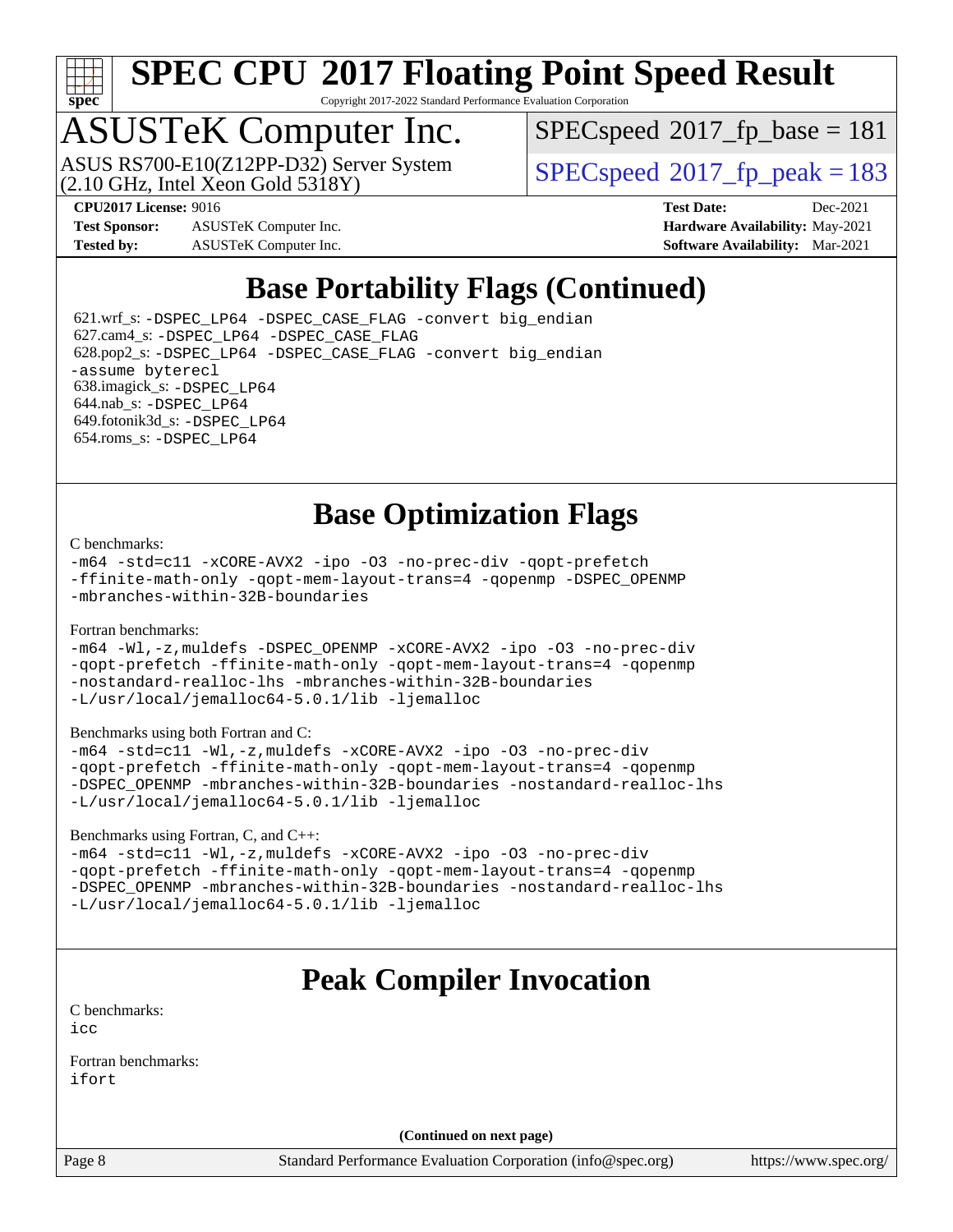

Copyright 2017-2022 Standard Performance Evaluation Corporation

# ASUSTeK Computer Inc.

(2.10 GHz, Intel Xeon Gold 5318Y) ASUS RS700-E10(Z12PP-D32) Server System  $SPECspeed@2017$  $SPECspeed@2017$  fp\_peak = 183

[SPECspeed](http://www.spec.org/auto/cpu2017/Docs/result-fields.html#SPECspeed2017fpbase)<sup>®</sup>2017 fp base = 181

**[Test Sponsor:](http://www.spec.org/auto/cpu2017/Docs/result-fields.html#TestSponsor)** ASUSTeK Computer Inc. **[Hardware Availability:](http://www.spec.org/auto/cpu2017/Docs/result-fields.html#HardwareAvailability)** May-2021 **[Tested by:](http://www.spec.org/auto/cpu2017/Docs/result-fields.html#Testedby)** ASUSTeK Computer Inc. **[Software Availability:](http://www.spec.org/auto/cpu2017/Docs/result-fields.html#SoftwareAvailability)** Mar-2021

**[CPU2017 License:](http://www.spec.org/auto/cpu2017/Docs/result-fields.html#CPU2017License)** 9016 **[Test Date:](http://www.spec.org/auto/cpu2017/Docs/result-fields.html#TestDate)** Dec-2021

## **[Peak Compiler Invocation \(Continued\)](http://www.spec.org/auto/cpu2017/Docs/result-fields.html#PeakCompilerInvocation)**

[Benchmarks using both Fortran and C](http://www.spec.org/auto/cpu2017/Docs/result-fields.html#BenchmarksusingbothFortranandC): [ifort](http://www.spec.org/cpu2017/results/res2022q1/cpu2017-20211216-30442.flags.html#user_CC_FCpeak_intel_ifort_8111460550e3ca792625aed983ce982f94888b8b503583aa7ba2b8303487b4d8a21a13e7191a45c5fd58ff318f48f9492884d4413fa793fd88dd292cad7027ca) [icc](http://www.spec.org/cpu2017/results/res2022q1/cpu2017-20211216-30442.flags.html#user_CC_FCpeak_intel_icc_66fc1ee009f7361af1fbd72ca7dcefbb700085f36577c54f309893dd4ec40d12360134090235512931783d35fd58c0460139e722d5067c5574d8eaf2b3e37e92)

[Benchmarks using Fortran, C, and C++:](http://www.spec.org/auto/cpu2017/Docs/result-fields.html#BenchmarksusingFortranCandCXX) [icpc](http://www.spec.org/cpu2017/results/res2022q1/cpu2017-20211216-30442.flags.html#user_CC_CXX_FCpeak_intel_icpc_c510b6838c7f56d33e37e94d029a35b4a7bccf4766a728ee175e80a419847e808290a9b78be685c44ab727ea267ec2f070ec5dc83b407c0218cded6866a35d07) [icc](http://www.spec.org/cpu2017/results/res2022q1/cpu2017-20211216-30442.flags.html#user_CC_CXX_FCpeak_intel_icc_66fc1ee009f7361af1fbd72ca7dcefbb700085f36577c54f309893dd4ec40d12360134090235512931783d35fd58c0460139e722d5067c5574d8eaf2b3e37e92) [ifort](http://www.spec.org/cpu2017/results/res2022q1/cpu2017-20211216-30442.flags.html#user_CC_CXX_FCpeak_intel_ifort_8111460550e3ca792625aed983ce982f94888b8b503583aa7ba2b8303487b4d8a21a13e7191a45c5fd58ff318f48f9492884d4413fa793fd88dd292cad7027ca)

**[Peak Portability Flags](http://www.spec.org/auto/cpu2017/Docs/result-fields.html#PeakPortabilityFlags)**

Same as Base Portability Flags

## **[Peak Optimization Flags](http://www.spec.org/auto/cpu2017/Docs/result-fields.html#PeakOptimizationFlags)**

[C benchmarks](http://www.spec.org/auto/cpu2017/Docs/result-fields.html#Cbenchmarks):

 $619.$ lbm\_s: basepeak = yes

638.imagick\_s: basepeak = yes

 $644$ .nab\_s: basepeak = yes

[Fortran benchmarks](http://www.spec.org/auto/cpu2017/Docs/result-fields.html#Fortranbenchmarks):

603.bwaves\_s: basepeak = yes

 649.fotonik3d\_s: [-m64](http://www.spec.org/cpu2017/results/res2022q1/cpu2017-20211216-30442.flags.html#user_peakFCLD649_fotonik3d_s_m64-icc) [-Wl,-z,muldefs](http://www.spec.org/cpu2017/results/res2022q1/cpu2017-20211216-30442.flags.html#user_peakEXTRA_LDFLAGS649_fotonik3d_s_link_force_multiple1_b4cbdb97b34bdee9ceefcfe54f4c8ea74255f0b02a4b23e853cdb0e18eb4525ac79b5a88067c842dd0ee6996c24547a27a4b99331201badda8798ef8a743f577) [-prof-gen](http://www.spec.org/cpu2017/results/res2022q1/cpu2017-20211216-30442.flags.html#user_peakPASS1_FFLAGSPASS1_LDFLAGS649_fotonik3d_s_prof_gen_5aa4926d6013ddb2a31985c654b3eb18169fc0c6952a63635c234f711e6e63dd76e94ad52365559451ec499a2cdb89e4dc58ba4c67ef54ca681ffbe1461d6b36)(pass 1) [-prof-use](http://www.spec.org/cpu2017/results/res2022q1/cpu2017-20211216-30442.flags.html#user_peakPASS2_FFLAGSPASS2_LDFLAGS649_fotonik3d_s_prof_use_1a21ceae95f36a2b53c25747139a6c16ca95bd9def2a207b4f0849963b97e94f5260e30a0c64f4bb623698870e679ca08317ef8150905d41bd88c6f78df73f19)(pass 2) [-DSPEC\\_SUPPRESS\\_OPENMP](http://www.spec.org/cpu2017/results/res2022q1/cpu2017-20211216-30442.flags.html#suite_peakPASS1_FOPTIMIZE649_fotonik3d_s_DSPEC_SUPPRESS_OPENMP) [-DSPEC\\_OPENMP](http://www.spec.org/cpu2017/results/res2022q1/cpu2017-20211216-30442.flags.html#suite_peakPASS2_FOPTIMIZE649_fotonik3d_s_DSPEC_OPENMP) [-ipo](http://www.spec.org/cpu2017/results/res2022q1/cpu2017-20211216-30442.flags.html#user_peakPASS1_FOPTIMIZEPASS2_FOPTIMIZE649_fotonik3d_s_f-ipo) [-xCORE-AVX2](http://www.spec.org/cpu2017/results/res2022q1/cpu2017-20211216-30442.flags.html#user_peakPASS2_FOPTIMIZE649_fotonik3d_s_f-xCORE-AVX2) [-O3](http://www.spec.org/cpu2017/results/res2022q1/cpu2017-20211216-30442.flags.html#user_peakPASS1_FOPTIMIZEPASS2_FOPTIMIZE649_fotonik3d_s_f-O3) [-no-prec-div](http://www.spec.org/cpu2017/results/res2022q1/cpu2017-20211216-30442.flags.html#user_peakPASS1_FOPTIMIZEPASS2_FOPTIMIZE649_fotonik3d_s_f-no-prec-div) [-qopt-prefetch](http://www.spec.org/cpu2017/results/res2022q1/cpu2017-20211216-30442.flags.html#user_peakPASS1_FOPTIMIZEPASS2_FOPTIMIZE649_fotonik3d_s_f-qopt-prefetch) [-ffinite-math-only](http://www.spec.org/cpu2017/results/res2022q1/cpu2017-20211216-30442.flags.html#user_peakPASS1_FOPTIMIZEPASS2_FOPTIMIZE649_fotonik3d_s_f_finite_math_only_cb91587bd2077682c4b38af759c288ed7c732db004271a9512da14a4f8007909a5f1427ecbf1a0fb78ff2a814402c6114ac565ca162485bbcae155b5e4258871) [-qopt-mem-layout-trans=4](http://www.spec.org/cpu2017/results/res2022q1/cpu2017-20211216-30442.flags.html#user_peakPASS1_FOPTIMIZEPASS2_FOPTIMIZE649_fotonik3d_s_f-qopt-mem-layout-trans_fa39e755916c150a61361b7846f310bcdf6f04e385ef281cadf3647acec3f0ae266d1a1d22d972a7087a248fd4e6ca390a3634700869573d231a252c784941a8) [-qopenmp](http://www.spec.org/cpu2017/results/res2022q1/cpu2017-20211216-30442.flags.html#user_peakPASS2_FOPTIMIZE649_fotonik3d_s_qopenmp_16be0c44f24f464004c6784a7acb94aca937f053568ce72f94b139a11c7c168634a55f6653758ddd83bcf7b8463e8028bb0b48b77bcddc6b78d5d95bb1df2967) [-nostandard-realloc-lhs](http://www.spec.org/cpu2017/results/res2022q1/cpu2017-20211216-30442.flags.html#user_peakEXTRA_FOPTIMIZE649_fotonik3d_s_f_2003_std_realloc_82b4557e90729c0f113870c07e44d33d6f5a304b4f63d4c15d2d0f1fab99f5daaed73bdb9275d9ae411527f28b936061aa8b9c8f2d63842963b95c9dd6426b8a) [-mbranches-within-32B-boundaries](http://www.spec.org/cpu2017/results/res2022q1/cpu2017-20211216-30442.flags.html#user_peakEXTRA_FOPTIMIZE649_fotonik3d_s_f-mbranches-within-32B-boundaries) [-L/usr/local/jemalloc64-5.0.1/lib](http://www.spec.org/cpu2017/results/res2022q1/cpu2017-20211216-30442.flags.html#user_peakEXTRA_LIBS649_fotonik3d_s_jemalloc_link_path64_1_cc289568b1a6c0fd3b62c91b824c27fcb5af5e8098e6ad028160d21144ef1b8aef3170d2acf0bee98a8da324cfe4f67d0a3d0c4cc4673d993d694dc2a0df248b) [-ljemalloc](http://www.spec.org/cpu2017/results/res2022q1/cpu2017-20211216-30442.flags.html#user_peakEXTRA_LIBS649_fotonik3d_s_jemalloc_link_lib_d1249b907c500fa1c0672f44f562e3d0f79738ae9e3c4a9c376d49f265a04b9c99b167ecedbf6711b3085be911c67ff61f150a17b3472be731631ba4d0471706)

654.roms\_s: basepeak = yes

[Benchmarks using both Fortran and C](http://www.spec.org/auto/cpu2017/Docs/result-fields.html#BenchmarksusingbothFortranandC):

```
 621.wrf_s: -m64 -std=c11 -Wl,-z,muldefs -prof-gen(pass 1)
-prof-use(pass 2) -ipo -xCORE-AVX2 -O3 -no-prec-div
-qopt-prefetch -ffinite-math-only -qopt-mem-layout-trans=4
-DSPEC_SUPPRESS_OPENMP -qopenmp -DSPEC_OPENMP
-mbranches-within-32B-boundaries -nostandard-realloc-lhs
-L/usr/local/jemalloc64-5.0.1/lib -ljemalloc
```
**(Continued on next page)**